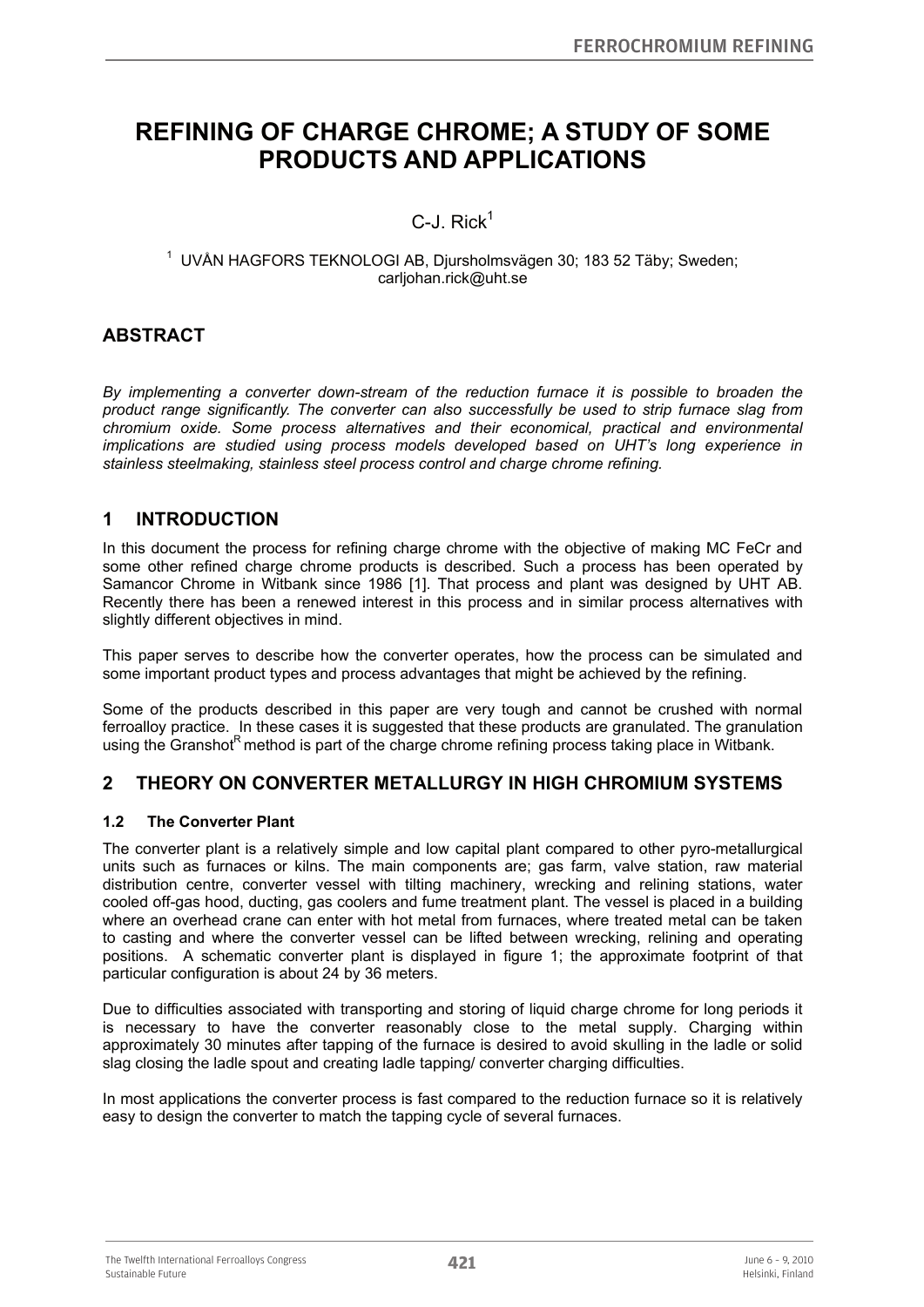

**Figure 1:** Schematic plant layout for plant suitable for charge chrome refining.

### **1.3 Fundamentals of Charge Chrome refining**

Some important reactions in this system are the ones discussed in table 1. Metallurgy involving phosphorus, sulphur and nitrogen are discussed separately in the text.

| <b>Reaction</b>                                     | No             | <b>Comment</b>                                                                                                                                                                                                                                                                                                                                                                                                                                              |  |  |  |  |
|-----------------------------------------------------|----------------|-------------------------------------------------------------------------------------------------------------------------------------------------------------------------------------------------------------------------------------------------------------------------------------------------------------------------------------------------------------------------------------------------------------------------------------------------------------|--|--|--|--|
| $C + \frac{1}{2}O_2 \Rightarrow CO$                 |                | Main source of carbon removal (weak exothermic)                                                                                                                                                                                                                                                                                                                                                                                                             |  |  |  |  |
| $2Cr + 3/2 O_2$ => $Cr_2O_3$                        | $\overline{2}$ | Main source of chrome-oxidation (strong exothermic)                                                                                                                                                                                                                                                                                                                                                                                                         |  |  |  |  |
| $3C + Cr2O3 => 2 Cr + 3 CO$                         | $1-2$          | This strong endothermic reaction does not occur to an<br>important extent, yet it represents the basic process very<br>well. High temperature, carbon and chromium oxide<br>activity together with low activity of chromium as well as<br>low partial pressure for carbon monoxide favours<br>decarburisation. For practical purposes this means that<br>more inert-gas has to be added to remove carbon-<br>monoxide the lower the carbon content becomes. |  |  |  |  |
| $Si + O2 => SiO2$                                   | 4              | Source of Si-removal (strong exothermic)                                                                                                                                                                                                                                                                                                                                                                                                                    |  |  |  |  |
| $H_2O \Rightarrow H_2 + \frac{1}{2}O_2$             | 5              | Steam is supplied to balance excess heat in the converter.<br>Free hydrogen will substitute argon and nitrogen and<br>simultaneously add oxygen.                                                                                                                                                                                                                                                                                                            |  |  |  |  |
| $\frac{1}{2}$ + O <sub>2</sub> = > TiO <sub>2</sub> | 6              | Source of Ti-removal (strong exothermic)                                                                                                                                                                                                                                                                                                                                                                                                                    |  |  |  |  |
| $2Al + 3/2 O_2$ => $Al_2O_3$                        |                | Main source of Aluminium-oxidation (strong exothermic)                                                                                                                                                                                                                                                                                                                                                                                                      |  |  |  |  |
| $Si + 2/3 Cr2O3 => SiO2 + 4/3Cr$                    | $4 - 2$        | This weak exothermic reaction represents the chromium<br>oxide reduction from the slag.                                                                                                                                                                                                                                                                                                                                                                     |  |  |  |  |

During the refining oxygen is blown and silicon is initially removed together with the titanium and aluminium that might be present. These reactions are all favoured by a low temperature. Once the temperature has increased sufficiently the decarburisation becomes the dominant reaction and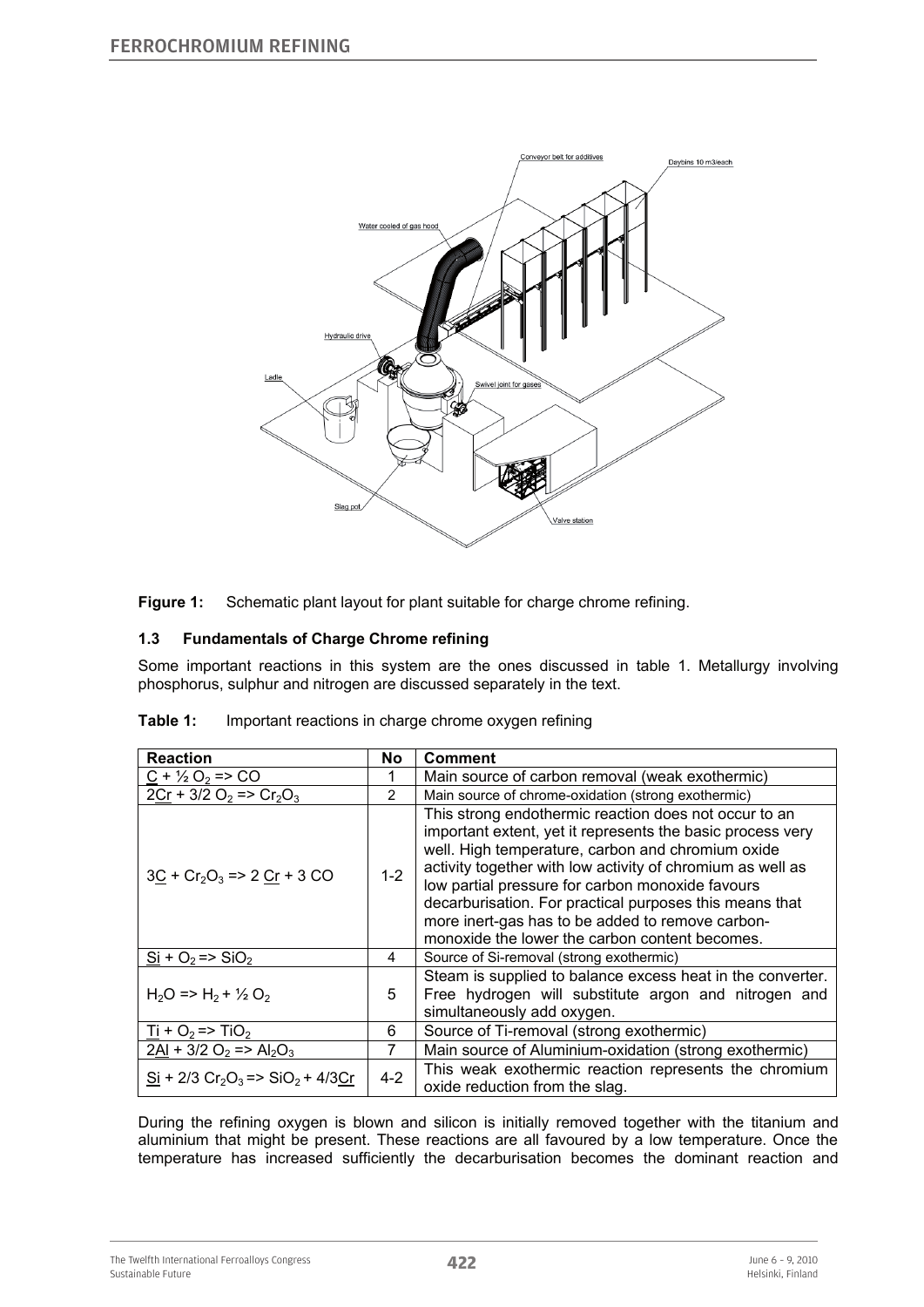carbon monoxide will form from most oxygen added to the hot metal. Initially the rate of oxygen supply limits the process, see figure 2.

The gas blowing is done through combinations of submerged annular tuyeres, top-tuyeres or through a water cooled lance system in larger converters, see figure 3. The oxygen comes mainly from two sources; oxygen gas or superheated steam produced on site.

At lower carbon activities chromium oxidation is the dominant reaction in the converter unless measures are taken to lower the partial pressure of the formed carbon monoxide. This is done by injection of inert gas.

During the carbon removal period the temperature must be controlled to ensure that it is neither too low so chromium is oxidised nor too high to prevent excessive lining wear. Experience has shown that a temperature slightly above 1700 °C is the optimum. This temperature coincides with what is normally used in stainless steel refining.



Decarburisation time (% of total)

**Figure 2:** Schematic process limitations during different stages of the decarburisation.

This metallurgical oxidation process is characterized by a significant energy surplus, raising the temperature when carbon, chrome or silicon oxidize. Balancing of the temperature at an optimum level demands active measures to be taken, either to dilute the energy with more mass, to use energy consuming reactions or to remove the heat to the off gas by inert gas purging.

The possibility to dilute energy with more mass is limited. It is possible to use crushed charge chrome at high carbon levels but at lower carbon level this is inefficient. At this stage of the process it is more efficient to dilute the energy by using fines of the final product or mild steel scrap. However the mild steel scrap does not only dilute the energy but also the composition resulting in a product with lower chromium content.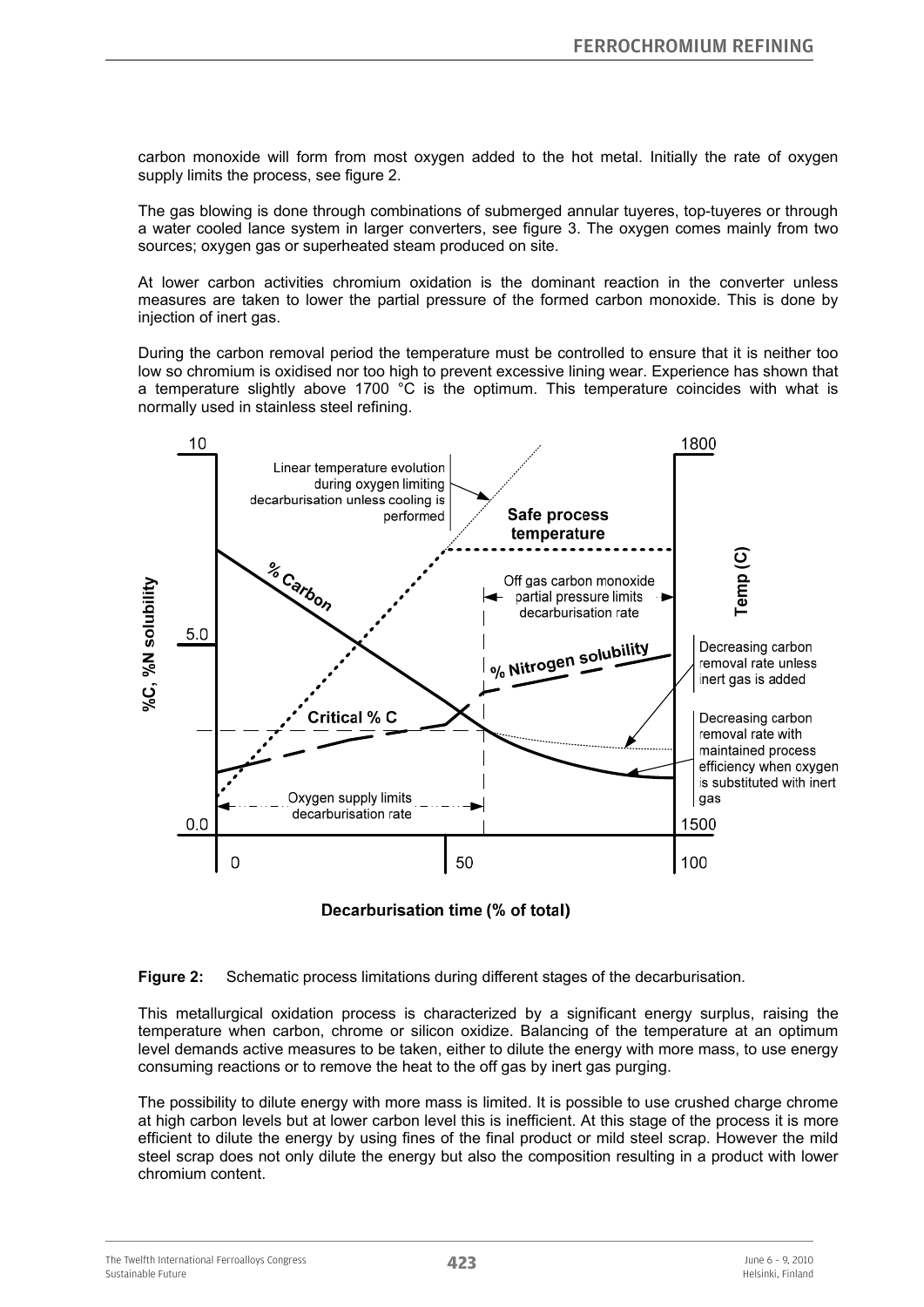There is a resistance to dilute chromium with iron as a high Cr/Fe-ratio traditionally has ensured a higher product value and lower transport costs. This tradition may remain strong but for instance FeNi users have accepted that the well defined iron units have a value.

The strategy of using energy consuming reactions for temperature control in the converter is the most practical process approach in terms of time, economy and environmental impact. Several reactions are possible to rely on. To use silicon transferred from the furnace to reduce slag from the previous heat, will remove most heat which otherwise would be generated by oxidation of silicon by oxygen gas. This method is used in the UHT process for IC3 production. Later during the decarburization process superheated steam is a very attractive alternative to balance the temperature. It has no negative effects on the process and will actually lower the total production cost.

The steam adds oxygen and necessary inert gas for lowering the carbon monoxides partial pressure while consuming energy via the reduction of steam into oxygen and hydrogen, see reaction 5 in table 1. A particular advantage of steam is that it substitutes argon as inert gas for partial pressure reduction. The steam cost is only a fraction of the argon costs on most markets and it is produced on demand without big investments in air distillation plants.



**Figure 3:** Different means of gas introduction to the converter process.

The reason why steam or argon has to be used as inert gas in this production rather than the more available and cheaper nitrogen is that nitrogen dissolves easily in the refined chromium product that has high nitrogen solubility, see figure 2. High nitrogen content is undesired in most applications.

Phosphorus is not possible to remove in the refining stage. Its affinity to oxygen is too low compared to that of chromium's so separation is not feasible in a traditional oxidising refining process. Sulphur removal, on the other hand is very efficient and occur spontaneously as a consequence of refractory protection if the oxygen potential is lowered in the metal just prior to tapping it.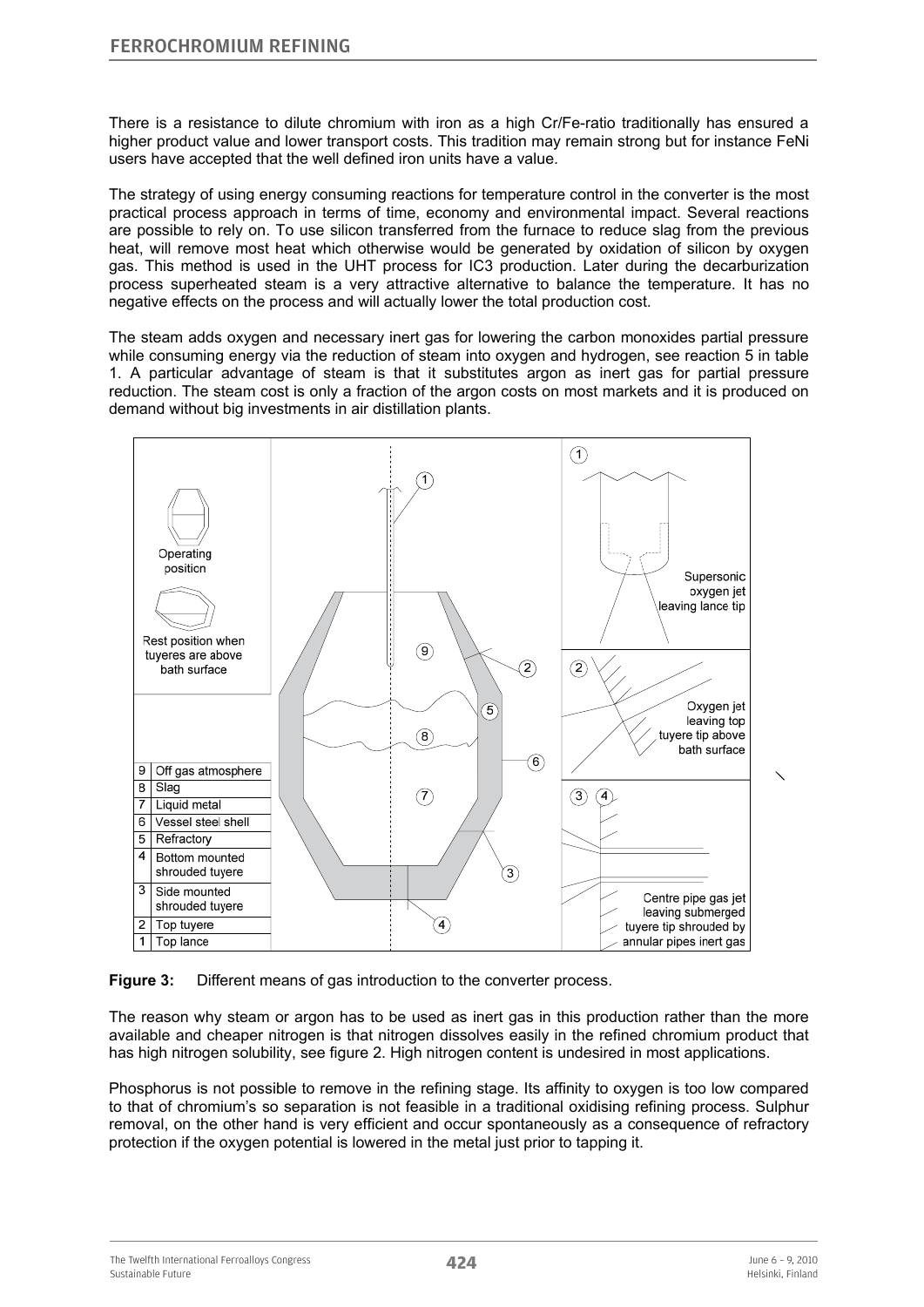For the slag, metallurgy is done in the Cr2O3-SiO2-CaO-MgO-system. The main idea is to work with a solid Cr2O3-rich slag during decarburisation and to reduce Cr2O3 in this slag using Si after the decarburisation. This reduction will melt the slag and create a liquid slag suitable to decant. The fluid reduced slag will be aggressive to most common refractory if a high basicity is not maintained. A high basicity also promotes the silicon's ability to reduce Cr2O3 from the slag [4]. High MgO-content enables suitable refractory as Magnesia, Chrome-magnesia or Dolomite to resist chemical attack from the slag.

# **3 PROCESS MODEL USED FOR SIMULATIONS**

#### **1.4 General**

UTCAS is an advanced computer system specially designed for the converter process management. The system concept includes an effective real-time process control system as well as tools for process design and production evaluation, see figure 4. It is used for stainless steelmaking in Outokumpus Avesta Works as well as in Acerinox's Columbus Stainless Works, it has also been used for production of a number of different refined ferrochrome products at Thos Begbie's foundry in South Africa.





#### **1.5 Process design**

The Process Design tool provides an environment for designing tailor-made process routes. The total process is built-up of different steps with different properties for controlling the utilization and distribution of gases and materials. The steps are put together into sequences in various combinations representing the most suitable practice for processing each grade. In addition to the step sequence, the process targets and the presumptive start conditions are defined with respect to chemical composition, mass and temperature.

The practice serves as a framework for the Process Optimization function, which is the main mathematical model. It is able to optimize the exact amounts of gases and materials in order to move from the given start conditions to the defined targets in the most economic way with respect to the rules and limitations set by the step sequence definitions. The metallurgical core model is based on Sjöbergs work [4].

The optimisation model is able to control and balance the temperature by means of:

- Adjusting gas mixes (oxygen/inert ratio) over time
- Distribution of calculated amounts of alloys and slag formers
- Determining amounts and distribution of additional cooling additions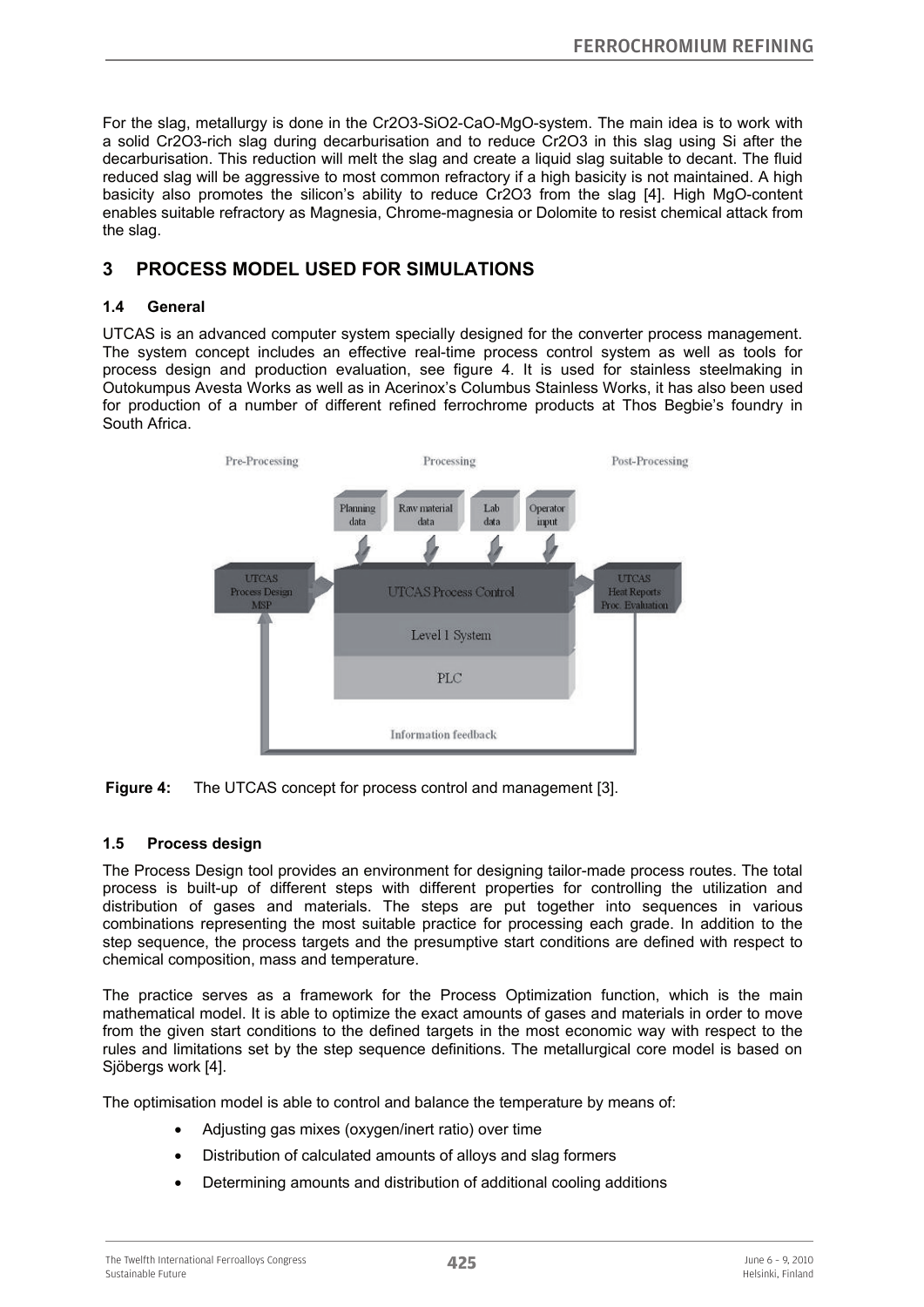By combining these functions, the Process Optimization finds solutions to control both overall and local energy surplus generated as a consequence of the strategically defined practice.

#### **1.6 Processing**

When a heat is processed, a suitable practice for the planned grade is automatically selected from the database. The real-time process control system executes a Process Optimization and eventually UTCAS initiates gas blowing, material weighing and addition according to the optimized process plan by giving set points to the PLC.

The process is run fully automatic until UTCAS or the operator detects a deviation from the expected results which causes the process plan to be re-optimized and changed.

# **4 SOME PRODUCT ALTERNATIVES**

#### **1.7 Some products**

Based on liquid charge chrome it is possible to make a number of different products with access to a converter, these are illustrated in figures 5 and 6. The products are analyzed throughout this section.



**Figure 5:** Process routes and products; reactors and reagents.

#### **1.8 Downstream Process Reasons to use Different Products**

In most cases the metal value increases as the concentration of C and Si decrease. At the same time however the operating costs for reduction and possibly refining increase and the metal becomes more difficult to refine at acceptable temperatures.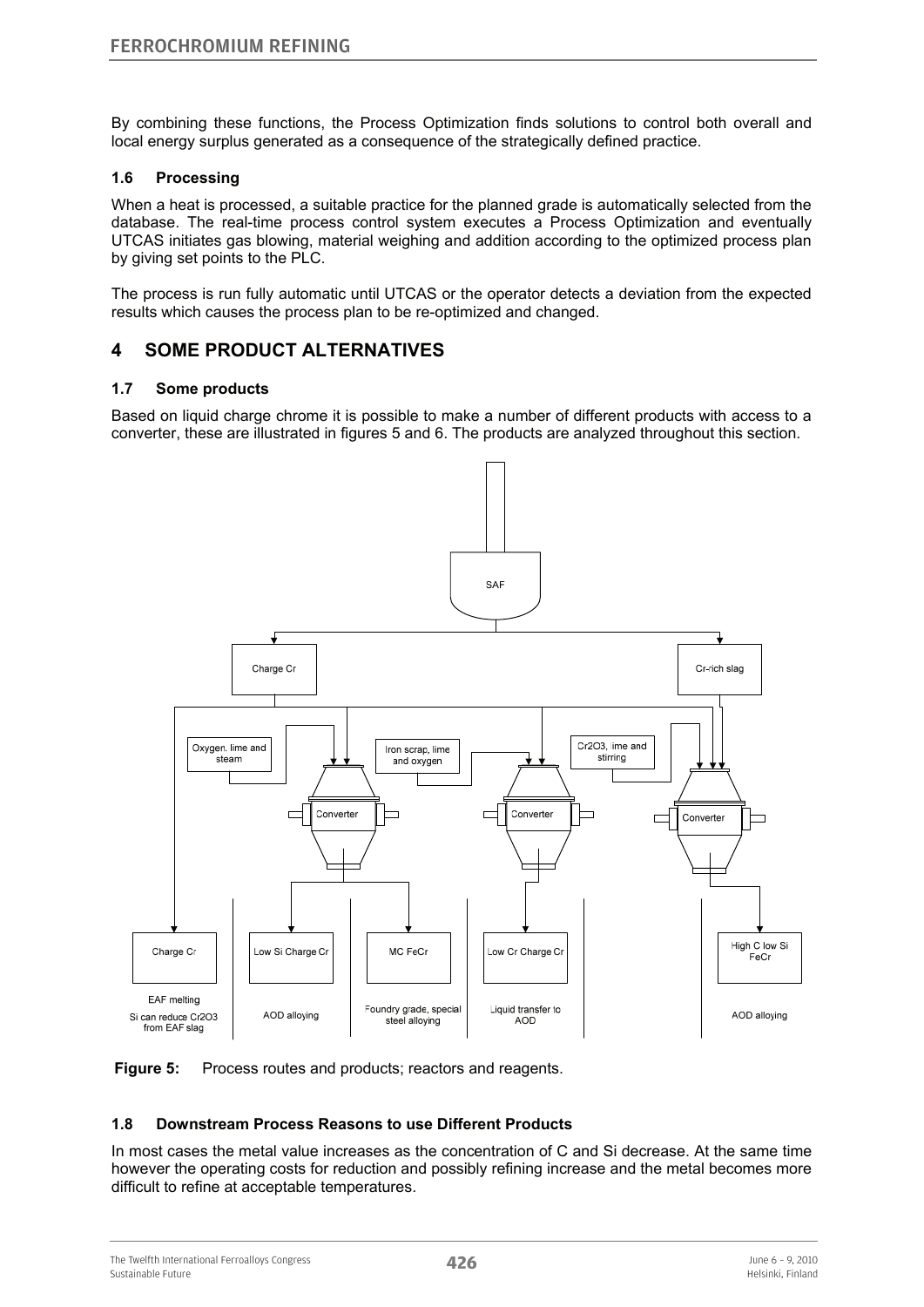There is a general desire from most producers to make a product as high in chrome as possible as it is cheaper to transport this product and it is undesired to spend expensive reduction agents on iron reduction. But for the user low chromium products can be just as attractive as the refined iron in the product has a significant value.

A lower chrome content lowers the liquidus temperature and makes melting, liquid storage and transporting cheaper and easier. Lower chrome in solid products means that refined iron units are available in a shape suitable for automatic handling.



**Figure 6:** Process routes and products; metallurgical routes and merits, phase diagram according to Rao [5]

#### **1.9 Silicon in stainless steelmaking**

When silicon is added to the EAF in a steel melt shop it may be consumed by oxygen from air or injected oxygen gas, or it may be consumed by oxides present in the slag, or oxides charged to the furnace with the metal. When the silicon is oxidized in the EAF the formed silica has to be bound to lime and magnesia to make it harmless to the refractory. In the relatively low working temperature in the EAF this means a CaO/SiO2 ratio around 1.1-1.5. This means that relatively little slag is generated as a function of the formed silica in the EAF- of course even less silica would have formed without the addition but due to air leakage some silicon will be necessary to limit chromium losses, and some of the silicon added may actually reclaim chrome from the slag.

The silicon that is carried over to the converter or that is added to the converter with the charge chrome will exclusively be consumed by oxygen blown with the purpose of decarburizing. This means that it prolongs blowing time while it adds slag to the system at an early stage of the process; this again means that more chromium is trapped in the slag at the same activity situation and that more silicon will be necessary to reclaim the chromium at a later stage- the process enters a vicious circle. The necessary CaO/SiO2 ratio in the converter is generally 1.8 to ensure a lime saturated slag at the temperatures necessary to operate the process; this means more slag is necessary in the converter than in the EAF for each charge chrome units used.

The silicon carried over is slightly less problematic than the silicon added during the process due to the possibility to remove it selectively by oxidation at a relatively low temperature.

The conclusion of this is that silicon added to the EAF with charge chrome is harmful to an extent but beneficial to an extent while silicon added to the converter with the charge chrome is only harmful, thus the traditional charge chrome composition is better suited for the EAF than for the converter.

Some chrome alloying is however necessary in the converter so alternative chrome products are necessary.

#### **1.10 Customer Value of Different Products**

The charge chrome main merits are that it is easy to produce, it is well known on the market and it is acceptable for melting in electric arc furnaces where crude stainless steel is produced. Some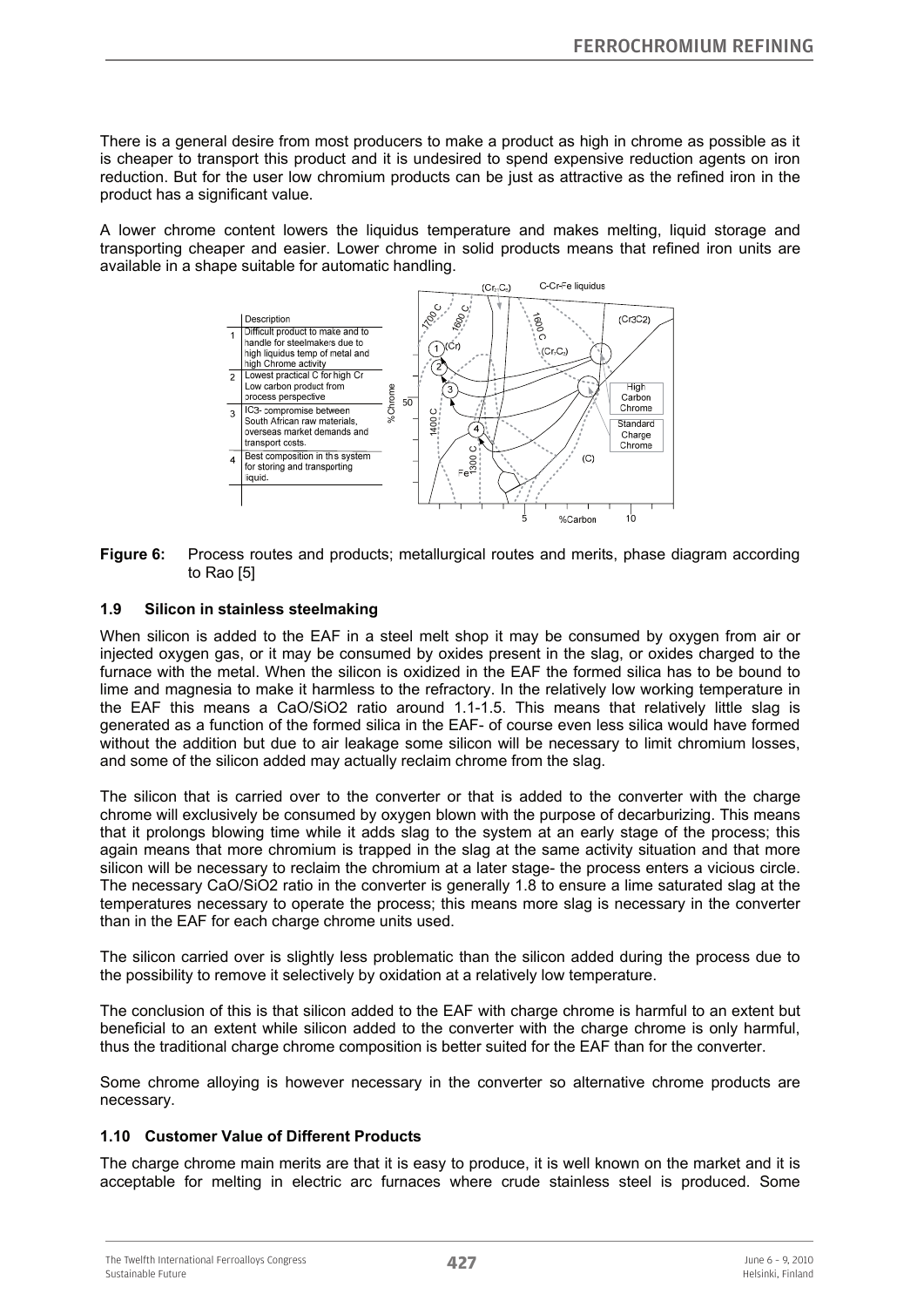alternative products based on charge chrome are presented in table 2. The processing of these products are demonstrated in figure 7 where a 40 t heat with 54 %Cr, 7.5 %C, and 3 %Si charged to the converter at 1550 C have been simulated using UTCAS software,

| Product                                         | Weight<br>(kg) | %C  | %Cr  | %Si | %Fe  | Shape | Comment                                                          |
|-------------------------------------------------|----------------|-----|------|-----|------|-------|------------------------------------------------------------------|
| Charge Chrome                                   | 1000           | 7,5 | 54,0 | 3,0 | 34,5 | Lump  | Product for<br>reducing<br>EAF-practice                          |
| Low Si Charge Chrome                            | 965            | 7,8 | 56,0 | 0,5 | 35,8 | Lump  | for<br>Good<br>product<br>stainless steelmaking                  |
| MC FeCr                                         | 903            | 1,4 | 59,8 | 0,6 | 38,2 | Gran  | for<br>Product<br>suitable<br>foundry<br>special<br>and<br>steel |
| Low Cr MC FeCr                                  | 1430           | 1,4 | 37,8 | 0,3 | 60,5 | Lig   | Suitable<br>for<br>liquid<br>transfer and storage                |
| High Cr Low Si Charge<br>Chrome (Start %Si=6.0) | 1099           | 6,8 | 62,7 | 0,5 | 33.2 | Lump  | Excellent<br>product for<br>stainless steelmaking                |

**Table 2:** Some refined charge chrome compositions and amounts after different treatment.

**Low silicon charge chrome** where silicon has been selectively removed is a good product for stainless steelmaking. The lack of silicon makes it particularly suitable for the AOD as much lower slag volumes and lower consumption figures are obtained when using it, The low silicon charge chrome also has lowered contents of S, and Ti. As seen in figure 7 top left graph the silicon removal is fast, and it is done by blowing a mixture of steam and oxygen that maintains a low temperature in the metal while sufficient oxygen is added to oxidize the silicon.

**Medium carbon ferrochromium** is the next refining stage; the product is mainly of interest in foundry industry and in special steelmaking plants where refining capacity is limited and where a premium is paid for low Si as it enables efficient aluminium de-oxidation of the products with maintained silicon control. In figure 7 this process is demonstrated in the second and third row to the left- in the lower case a top lance is used which makes that case slightly faster. Initially carbon is removed to the desired level while some Cr also oxidizes and becomes trapped in the slag.

During the carbon removal oxygen and steam is mixed to maintain a suitable temperature and sufficient inert gas to create optimum decarburizing conditions- this means more steam at lower carbon content. The metal is then tapped while slag is kept in the converter. When metal containing slag transferred from the reduction furnace on the next refining cycle is stirred together with the old slag the Cr from the slag is reclaimed and the liquid Cr free slag can be decanted. This is both a very fast and environmentally attractive way of using the silicon.

**Low Cr medium carbon ferrochrome** is an alternative to medium carbon ferrochromium if there is a premium for the iron-units in it after dilution of energy and chromium concentration. In cases where liquid transfer to a melt-shop is expected this is a very attractive product as the lower liquidus temperature makes the metal much more transportable with low risk for skulling, little refractory erosion and even simplicity in containing the metal in a holding furnace. For the receiver of the metal this product means possibilities to dephosphorize the EAF-melt as well as obvious savings in energy for Cr- and Fe-units that are transferred liquid. In figure 7 this process is demonstrated in the top right hand graph. This process consumes surplus energy on melting in scrap. The added scrap dilutes the Cr-content.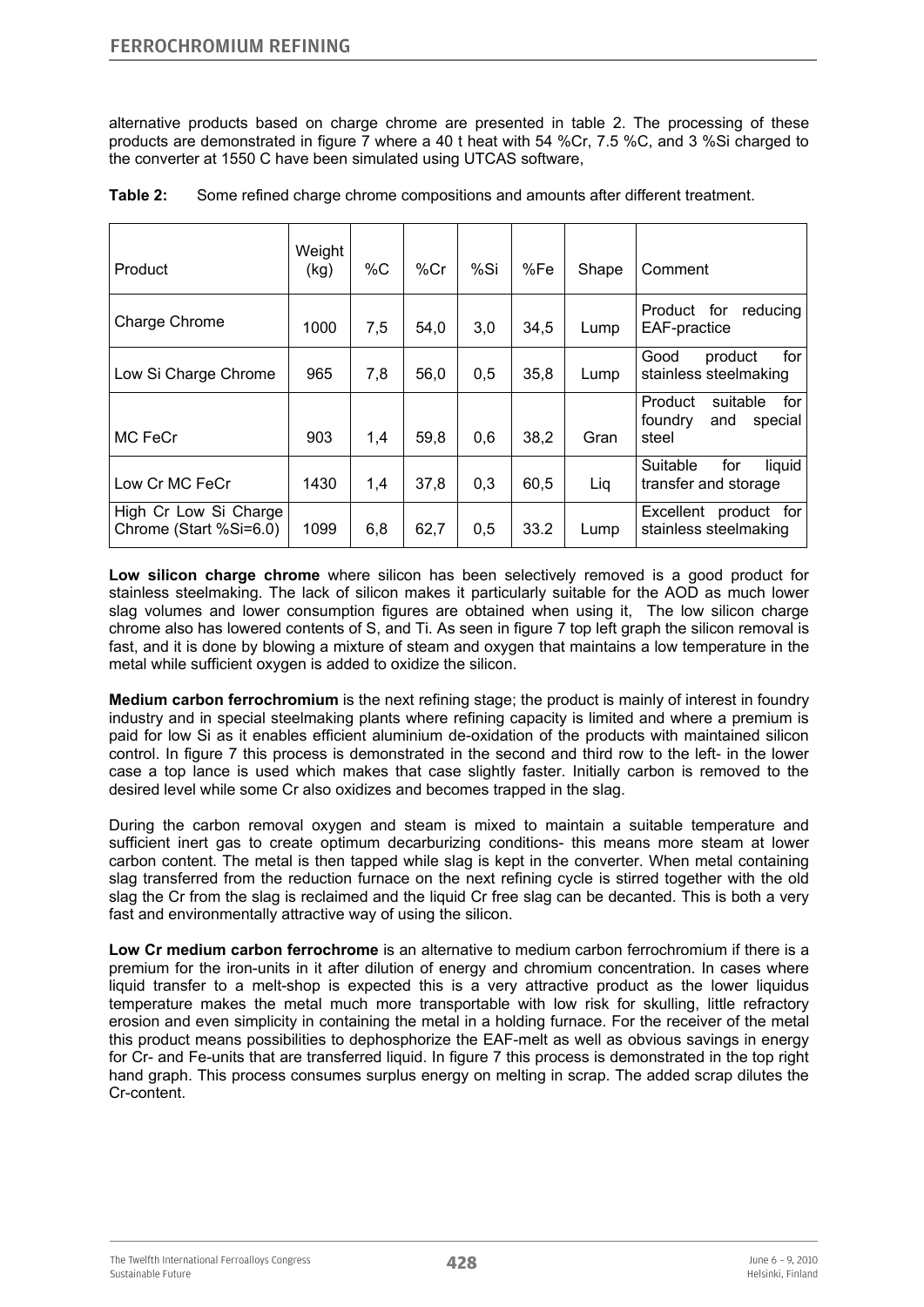

**Figure 7:** Graphical presentation of production process to make the different products suggested. The graphs display how gases are introduced in the process during different time frames to obtain different products.

**Table 3:** Production cost estimation for different grades. Costs are based on estimates and costs from asianmetal.com [6]. (\*MC FeCr produced without top lance, \*\*MC FeCr produced with a top lance, \*\*\*the price for ChCr in the calculations is FOB prices of crushed material which is much higher than the actual figure for liquid charge chrome).

| Source                                | USD/ka     | USD/nm <sup>3</sup>   | USD/h | L Si<br>ChCr | <b>MC</b><br>FeCr* | <b>MC</b><br>FeCr | L Cr<br>ChCr | HCLSi<br>ChCr |
|---------------------------------------|------------|-----------------------|-------|--------------|--------------------|-------------------|--------------|---------------|
| ChCr                                  | ***<br>1,2 | $(100 \text{ c/lbs})$ |       | 48000        | 48000              | 48000             | 48000        | 48000         |
| Fe-scrap                              | 0.25       |                       |       | 0            | 0                  | 0                 | 5000         | 0             |
| FeSi                                  | 1,2        |                       |       | 0            | 0                  | 0                 | 0            | 0             |
| Oxygen                                |            | 0,1                   |       | 33           | 235                | 231               | 338          | 43            |
| Steam                                 |            | 0.05                  |       | 50           | 153                | 160               | 15           | 7             |
| Slagformers                           | 0,1        |                       |       | 480          | 480                | 480               | 360          | 1200          |
| Time incl. refractory                 |            |                       | 600   | 330          | 1010               | 830               | 490          | 390           |
| Production cost at 98% Cr-yield (USD) |            |                       | 49872 | 50857        | 50680              | 55182             | 50620        |               |
| Produced amount (kg metal)            |            |                       | 39026 | 34931        | 35045              | 56667             | 42137        |               |
| %Cr                                   |            |                       |       | 56           | 59,8               | 59,8              | 37,8         | 57,5          |
| c/lbs                                 |            |                       |       | 104          | 111                | 109               | 117          | 95            |